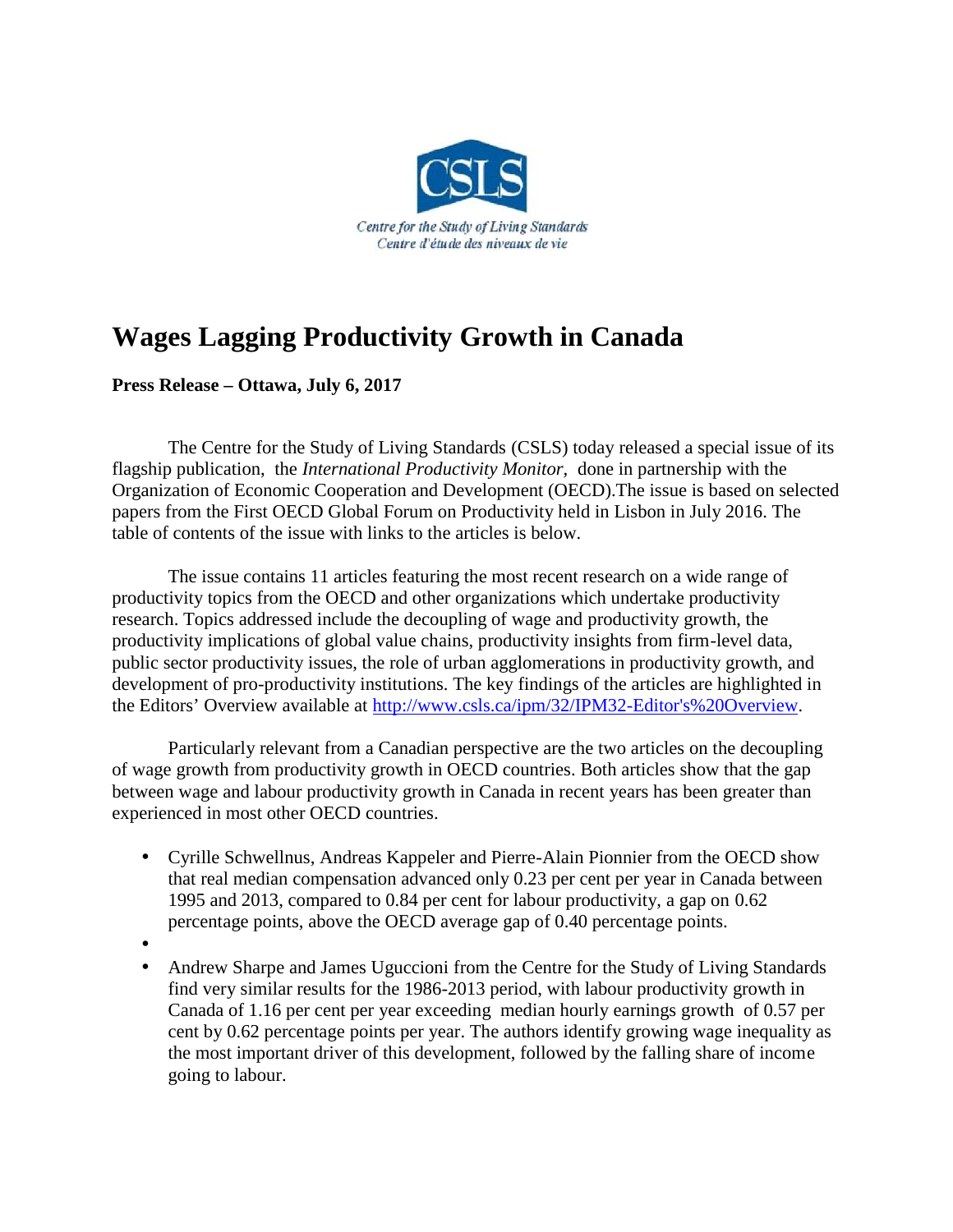## *International Productivity Monitor*

**Number 32, Spring 2017**

*Cover*

*Masthead*

*Table of Contents*

*Editor's Overview*

*Antonin Bergeaud, Remy Lecat and Gilbert Cette Total Factor Productivity in Advanced Countries: A Long-term Perspective*

*Andrew Sharpe and James Uguccioni Decomposing the Productivity-Wage Nexus in Selected OECD Countries, 1968-2013*

*Cyrille Schwellnus, Andreas Kappeler and Pierre-Alain Pionnier The Decoupling of Median Wages from Productivity in OECD Countries Appendix Tables and Charts*

*Chiara Criscuolo and Jonathan Timmis The Relationship Between Global Value Chains and Productivity*

*Emmanuel Dhyne and Cedric Duprez It's a Small, Small World... A Guided Tour of the Belgian Production Network*

*Giuseppe Berlingieri, Patrick Blanchenay, Sara Calligaris and Chiara Criscuolo Firm-level Productivity Differences: Insight from the OECD's MultiProd Project*